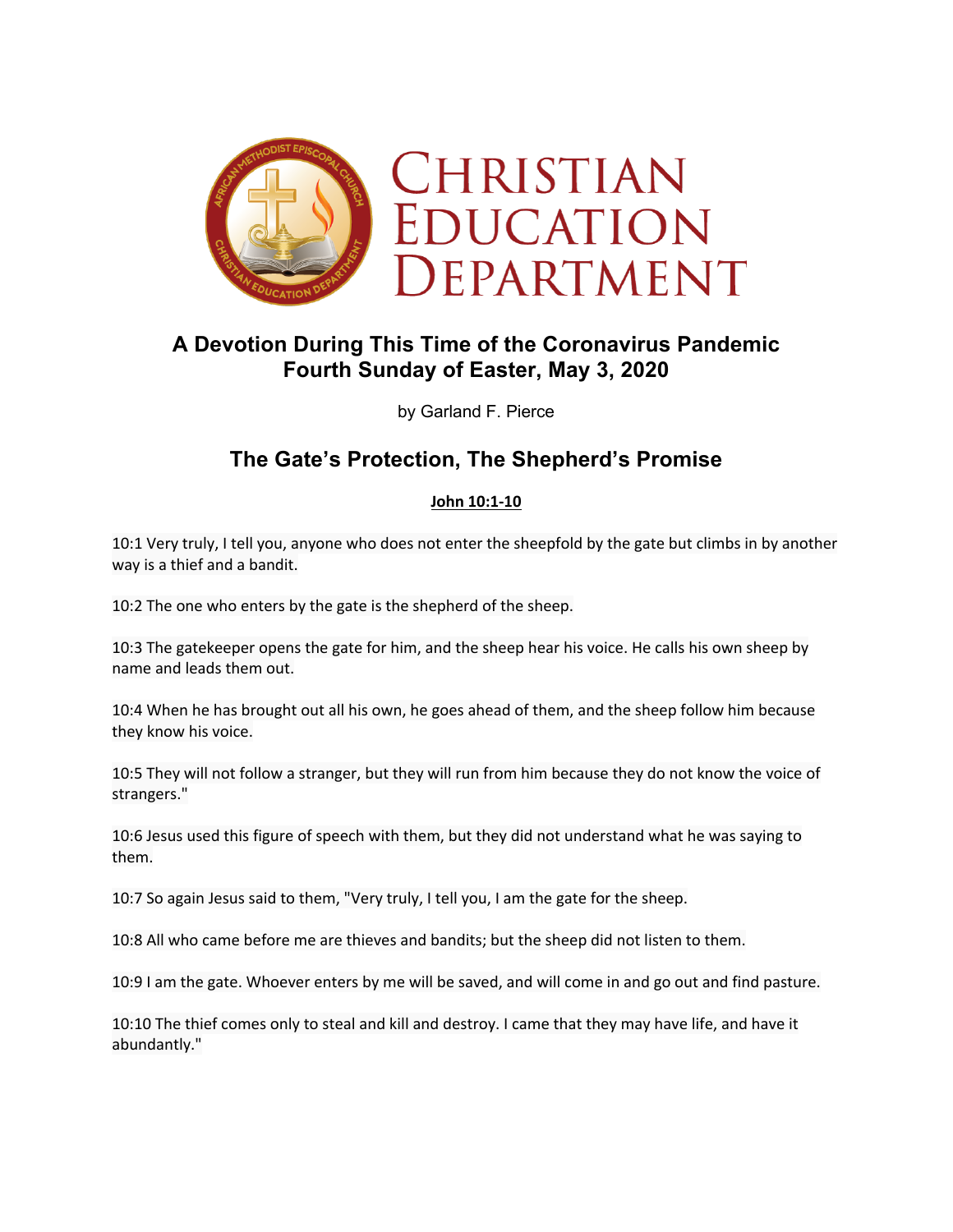*Abundant life* sounds strange to our ears as we try to navigate the wilderness of uncertainty, loss, and pain that is this coronavirus pandemic. This pandemic is most definitely the one who has entered the sheepfold to steal, kill, and destroy. In the midst of all of this, *abundant life* sounds like too much to even hope or ask for.

The global economy has all but completely collapsed. Millions are unemployed or are at best underemployed. Many workers deemed essential still must struggle to make certain that they and their families have the essentials and are safe and well. Food banks and pantries are stretched to capacity. Shelves are bare; accounts empty. The unhoused do not have the luxury to stay inside and shelter in place. Preachers of prosperity gospel and politicians who seem to be slaves to capitalism and the pursuit of wealth rather than focusing on lives and safety might define *abundant life* as material possessions, large financial portfolios, and upward market trends. If these are the only ways to determine and measure the *abundant life*, then as we look around, *abundant life* is hard to see.

The religious leaders of Jesus' time looked for *abundant life* as well as for a messiah. To them, Jesus was not it! In their eyes, there was no way he could deliver them or bring about it *abundant life*. Jesus dared declare that he was the one and did not stop until he opened physical and spiritual eyes so that others too could see who he was and what we could and would do. He presented a problem for the religious leaders who could not and would not see; they sought to kill him. In response to them, he declares that he is an essential worker that is often overlooked and undervalued but who is essential for life and the well-being of all—a shepherd—a good shepherd. The religious leaders are thieves and robbers. The people are the sheep. The shepherd knows and loves the sheep; and, the sheep know the shepherd and will follow. The thieves have limited if any interest in the true well-being of the sheep; but, the essential worker, the good shepherd, is willing to risk his well-being, even his life. The sheep find safety in numbers—gathered in as a flock. The gate provides safety. Jesus declares that he is the gate—the way to salvation. Jesus further promises, "I came that they may have life, and have it abundantly." Jesus does not compute life based on the number of things that one has. Apparently, insurance companies and even the US government have a formula that is used to calculate the worth of one life. The abundant life that Jesus brings is more than what can be imagined or anticipated or calculated. With the promise of the Good Shepherd, even evil and death are not feared as we walk the journey of abundant life even through darkest valleys and the shadow of death. With the promise of the Good Shepherd, tables are prepared before enemies, cups run over, and goodness and mercy chase after us. Abundant life is not measured in riches nor in length of years but can only be calculated through the equation of an empty cross, an empty tomb, and eternal life.

**TALK:** Take a moment to be silent, reflect and/or share—We speak of pastors as shepherds. In Jesus' time, shepherds were not necessarily the highest or most beloved or respected in society, yet they were present at Jesus' birth and Jesus calls himself the Good Shepherd. It must have been a shock to those who heard him. Shepherds were essential workers during their day. Talk about the essential workers—the earthly good shepherds of this period of pandemic.

**PRAY:** Savior, like a shepherd, lead us, much we need Thy tender care. In Thy pleasant pastures feed us, For our use Thy folds prepare; Blessed Jesus, Blessed Jesus! Thou hast bought us, Thine we are. AMEN.

*From Savior, Like a Shepherd, Lead Us, AMEC Hymnal, #379, words attributed to Dorothy A. Thrupp, 1779-1847*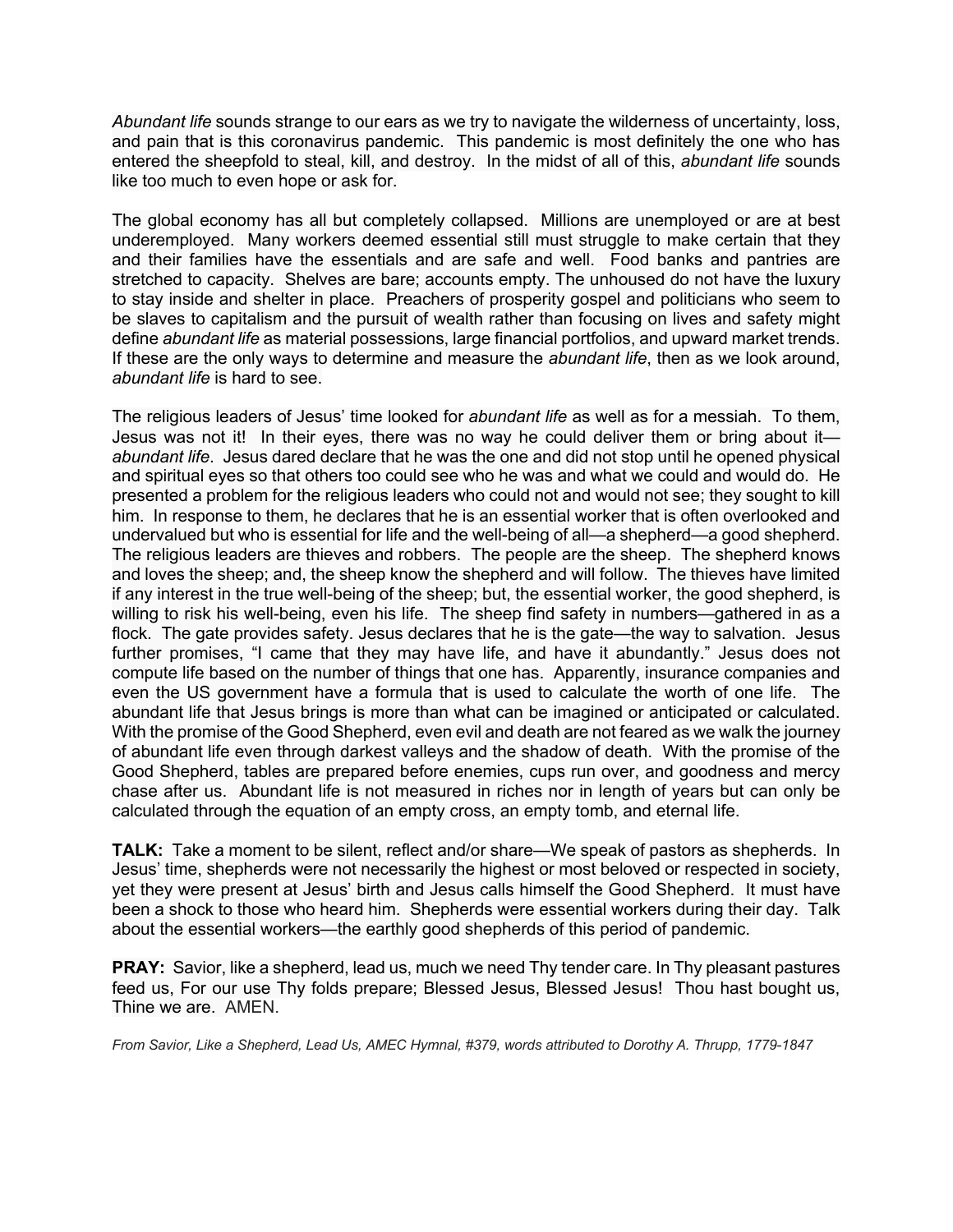### **ACT:**

1.If you know some of the essential workers—the earthly good shepherds--personally, call them by name. Pray for them. Find a way to show your appreciation for their sacrifices (It may be as simple as telling them "Thank you.")

- 2. See also the children's activity that accompanies this devotion.
- 3. Revisit the Psalm 23 Challenge first issued as part of the March 22, 2020 set of resources.

### **Song:**

#### I Am Weak, and I Need Thy Strength (Lead Me, Guide Me) AMEC Hymnal, #378

1. I am weak, and I need Thy strength and power To help me o-ver my weak-est hour; Let me through the dark-ness Thy face to see, Lead me, O Lord, lead me.

### *Refrain:*

*Lead me, guide me a-long the way; For if You lead me, I can-not stray; Lord, let me walk each day with Thee, Lead me, O Lord, lead me.*

2. Help me tread in the paths of right-eous-ness; Be my aid when Sa-tan and sin op-press. I am put-ting all my trust in Thee, Lead me, O Lord, lead me.

### *Refrain*

3. I am lost, if you take your hand from me; I am blind, without Thy Light to see; Lord, just al-ways let me Thy serv-ant be, Lead me, O Lord, lead me.

*Refrain*

Alternative Song:

*Gracious, Good Shepherd*, https://www.youtube.com/watch?v=8npBhe3NDTw written by Rob Mathes, performed by Vanessa Williams, Album: *Star Bright*.